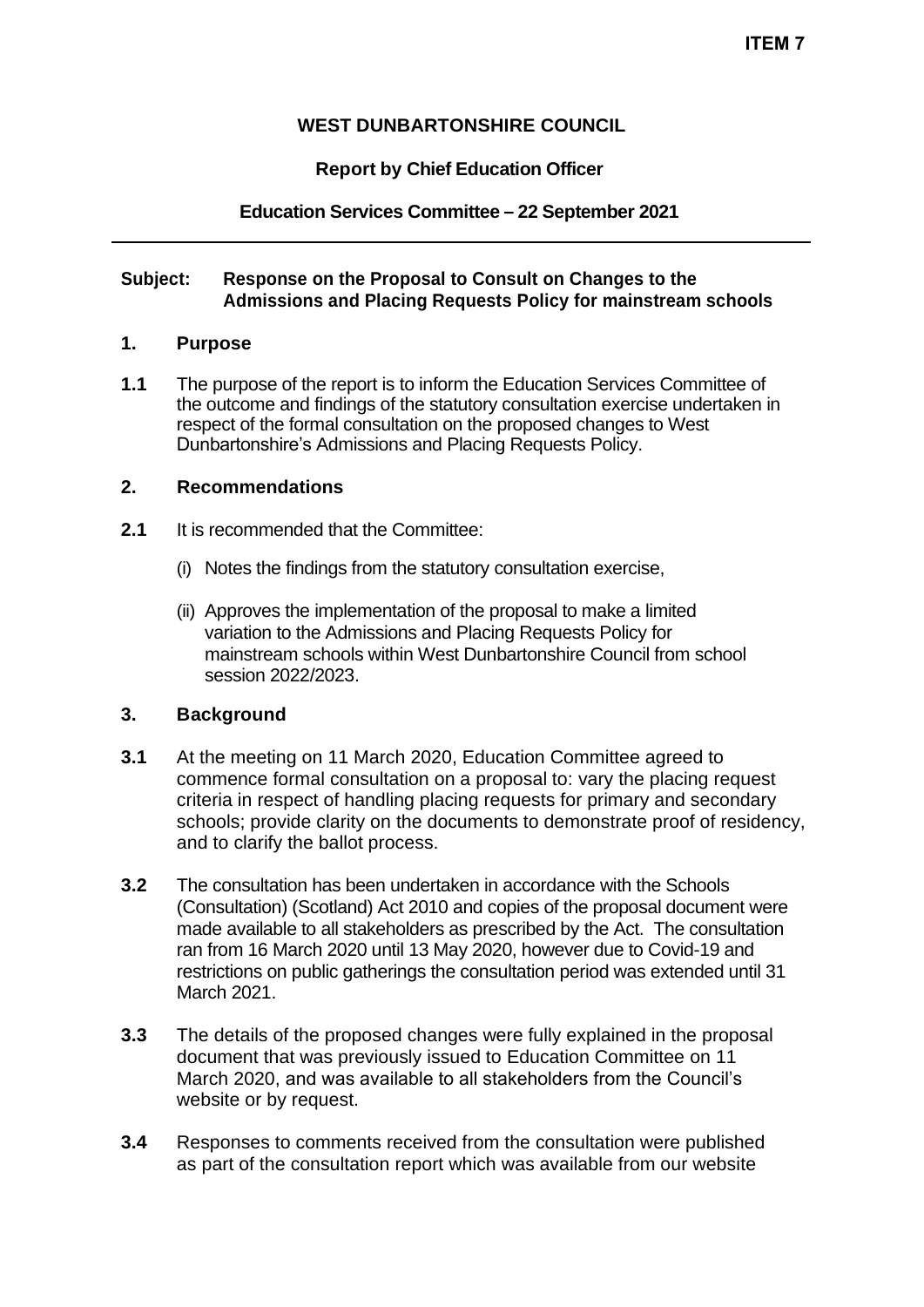from Monday 14 June 2021 until Sunday 4 July 2021 allowing a full 3 week review of the document. No further comments were received on the consultation report.

#### **4. Main Issues**

- **4.1** Over the last 5 years, there has been change in the patterns of population density in relation to school catchment areas, which presents a challenge to the service in relation to effectively managing resources and in a small number of schools there have been occasions when not all placing requests could be accommodated. The placing requests criteria have not been reviewed for a number of years, and whilst they work well in most cases, in recent years informal feedback from parents suggested that not all the criteria were perceived to be fair and / or clearly understood by all. The consultation exercise provided an opportunity for stakeholders to provide feedback on the proposed changes and help formulate the policy in order to make the process clearer and more transparent.
- **4.2** The majority of schools are not oversubscribed and most pupils attend their designated catchment school. The proposed limited variations would not result in any more or any fewer placing requests being granted. In the majority of cases, the only consequence of this change would be the pupil's position on the criteria ranking. In varying the current Admissions and Placing Requests Policy it is important to note that the proposed changes will not affect the majority of mainstream schools and will not affect most of our 12,317 school pupils. In schools where the intake is oversubscribed, places would continue to be granted in accordance with the agreed capacity and agreed criteria.
- **4.3** The current criteria and proposed revised criteria contained within the Proposal Paper are detailed in Appendix 1. The placing request criteria are applied in the rank order shown. If, for any category, the number of requests exceeds the number of places available the next succeeding criteria will be used to prioritise those requests, and so on, until all priority criteria have been exhausted. If, after this process, two or more requests cannot be distinguished as having priority, then a ballot will be held to allocate the places available. The current ballot process is undertaken by a Senior Education Officer and members of the staffing team and parents are subsequently notified of the outcome. Informal feedback from parents in previous years indicated parents were not aware of the ballot until it had taken place and had concerns in relation to this. The proposed change would ensure that parents are notified in advance of the ballot and invited to attend whilst the ballot is being undertaken.
	- **4.4** One of the main changes is the proposed inclusion of criteria for denominational schools. This proposal will ensure clarity on the prioritisation of placing requests to denominational schools. Where there are more placing requests received than places available, the new criteria would enable pupils with a baptismal certificate to be given appropriate priority. This criteria would only be applied in the event of there being more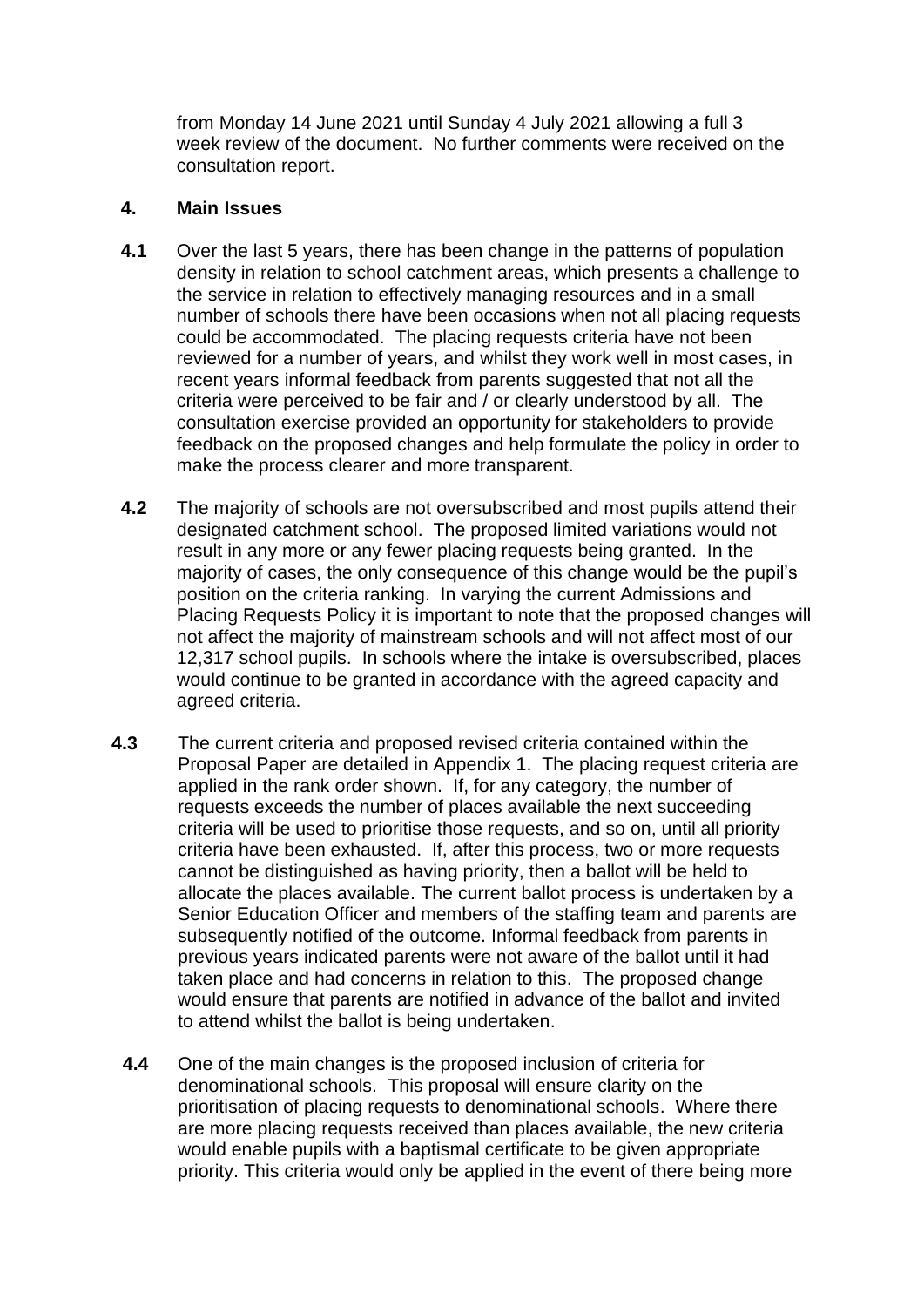placing requests than places available. Where there are sufficient spaces available this would not impact on pupils who do not have a baptismal certificate.

- **4.5** The proposed revisions to the current policy took into consideration concerns raised previously by parents / carers in relation to residency and the Proposal Paper made reference to further information about proof of residency documentation being required and possible checks that the Council may use to confirm the information provided. Statutory Consultation Process
- **4.6** The statutory consultation process was undertaken and the Proposal Paper which set out the proposal on which the Council was consulting was published on our website and stakeholders were invited to participate in the consultation exercise. An electronic link to the Proposal Paper was issued by email to the consultees listed within the document and was also published on the Council's website and social media accounts.
- **4.7** The consultation ran from 16 March 2020 until 13 May 2020, however due to Covid-19 and restrictions on public gatherings the consultation period was extended until 31 March 2021 to enable public meetings to be held. Four public consultation meetings were set up, and due to the Covid-19 pandemic and restrictions on public gatherings these meetings were held virtually. No members of the public attended the 2 virtual public consultation meetings held on 3 March 2021. The virtual public consultation meeting held on 16 March 2021 at 2.00 p.m. was attended by 1 member of the public, and no members of the public attended the virtual public consultation meeting held on the evening of 16 March 2021.
- **4.8** At the public meeting the proposal was broadly accepted and the main points raised related to oversubscribed schools, review of class numbers, and how the Council was ensuring everyone could participate in the consultation exercise. The points were addressed at the meeting and noted in the Minute from the meeting which was published as part of the Consultation Report.

#### Responses to the Consultation

- **4.9** 175 respondents registered with the online survey. 171 respondents (98.84%) identified as resident within West Dunbartonshire, 2 respondents (1.16%) identified as not being resident within West Dunbartonshire and 2 respondents did not answer the question.
- **4.10** From the 175 respondents, 143 (86.67%) identified as parents or carers, 5 (3.03%) identified as child/young person, 28 identified as Council staff member, 1 (0.61%) identified as Trade Union representative, 3 (1.82%) identified as 'other', and 10 skipped the question. It was also noted that 15 respondent identified themselves within 2 categories.
- **4.11** Table 1 below provides a summary of the number responses in relation to the proposed revised criteria and rank order.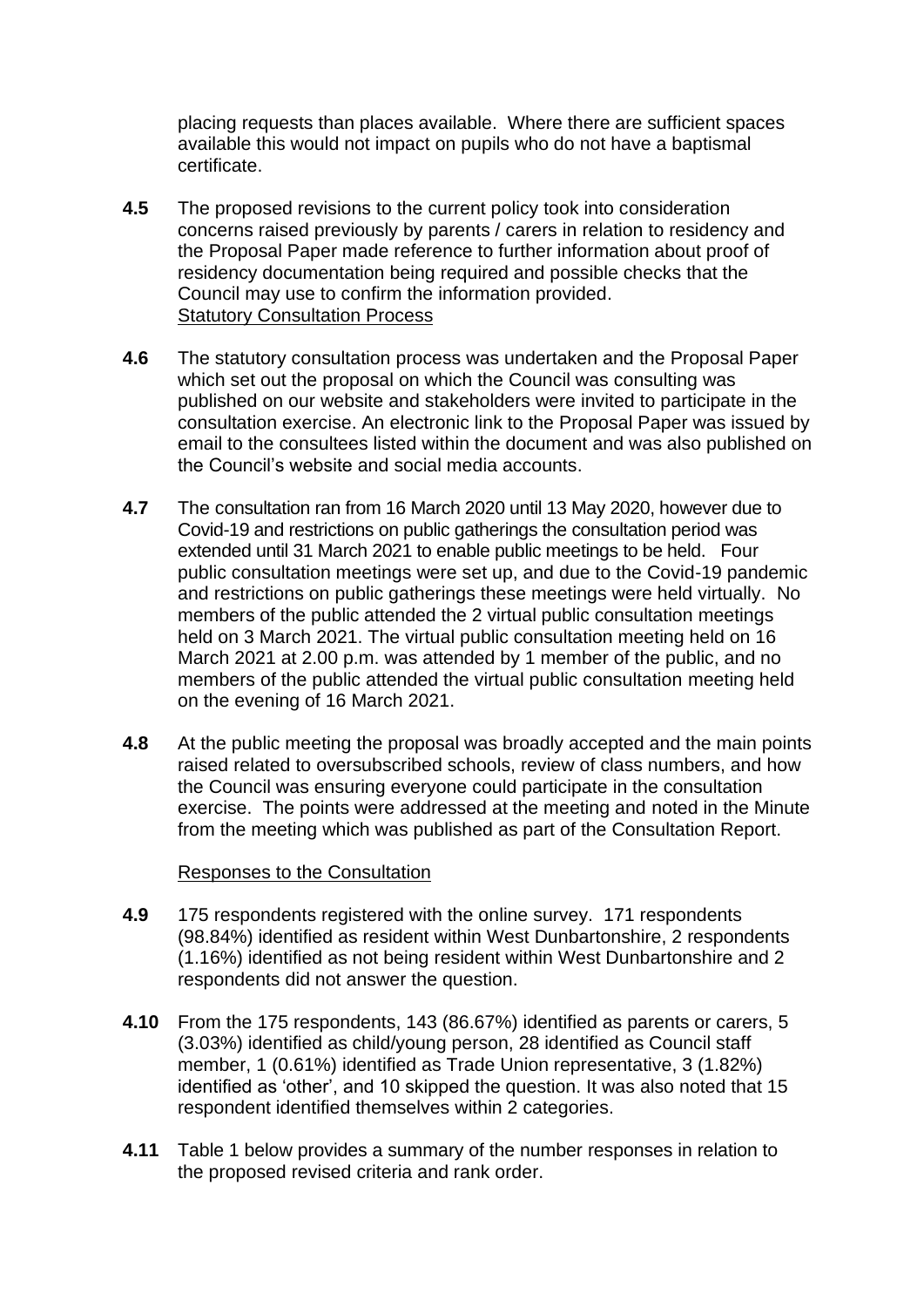| Table 1                                                            |                                                                                                                                                                                                                                                                                 |            |                |                   |               |                  |
|--------------------------------------------------------------------|---------------------------------------------------------------------------------------------------------------------------------------------------------------------------------------------------------------------------------------------------------------------------------|------------|----------------|-------------------|---------------|------------------|
| Do you agree with the proposed revised criteria<br>and rank order? |                                                                                                                                                                                                                                                                                 | <b>Yes</b> | <b>No</b>      | Did not<br>answer | <b>Agreed</b> | <b>Disagreed</b> |
| 1.                                                                 | Children residing within West Dunbartonshire<br>area.                                                                                                                                                                                                                           | 99         | $\overline{7}$ | 69                | 93.40%        | 6.60%            |
| 2.                                                                 | In relation only to denominational schools, those<br>children/young people who have been baptised in<br>the RC church and whose parents/carers have<br>the same religious beliefs as the school.                                                                                | 68         | 39             | 68                | 63.55%        | 36.45%           |
| 3.                                                                 | Children with relevant medical conditions who<br>require facilities or support available only in the<br>requested school. All applications under this<br>category should be supported by documentary<br>evidence provided by your family doctor and<br>community paediatrician. | 102        | 6              | 67                | 94.44%        | 5.56%            |
| 4.                                                                 | Children who have siblings already in the school<br>and who will continue to attend the school for the<br>session the application is being made. The<br>number of siblings at the school will be taken into<br>consideration.                                                   | 100        | $\overline{7}$ | 68                | 93.46%        | 6.54%            |
| 5.                                                                 | Children from single-parent families where, for<br>example, proximity of school to the parent's place<br>of work/study would be advantageous for the<br>care and well-being of the child.                                                                                       | 81         | 26             | 68                | 75.70%        | 24.30%           |
| 6.                                                                 | Travel distance from home to school by a<br>suitable walking route. Those living closest in<br>the school ranking highest.                                                                                                                                                      | 88         | 19             | 68                | 82.24%        | 17.76%           |
| 7.                                                                 | Suitability of particular teaching methods to the<br>child's needs or the availability of subjects which<br>he/she was previously studying.                                                                                                                                     | 82         | 24             | 69                | 77.36%        | 22.64%           |
| 8.                                                                 | Children from outwith West Dunbartonshire<br>(priority in order of categories 2-7)                                                                                                                                                                                              | 71         | 36             | 68                | 66.36%        | 33.64%           |

**4.12** Table 2 shows the responses to the question asking whether respondents agreed with the proposal to revise the ballot process and arrangements.

Table 2

| Do you agree with the proposal to revise the ballot<br>process and for parents to be notified in advance of<br>arrangements for a ballot, and to be invited to be<br>present when the ballot is being carried out? | Yes | <b>No</b> | Did not Agreed<br>answer |        | <b>Disagreed</b> |
|--------------------------------------------------------------------------------------------------------------------------------------------------------------------------------------------------------------------|-----|-----------|--------------------------|--------|------------------|
| Respondents                                                                                                                                                                                                        | 89  | 15        | 71                       | 85.58% | 14.42%           |

### Comments – Online Survey

- **4.13** 65% of respondents to the online survey indicated that they would not want their comments made public in relation to the respondent and therefore comments received were collated into themes and responses were contained within the Consultation Report.
- **4.14** 26 comments were received in relation to the proposed changes to the criteria / rank order and these comments have been grouped broadly as follows. The Education responses to comments are detailed in Appendix 2.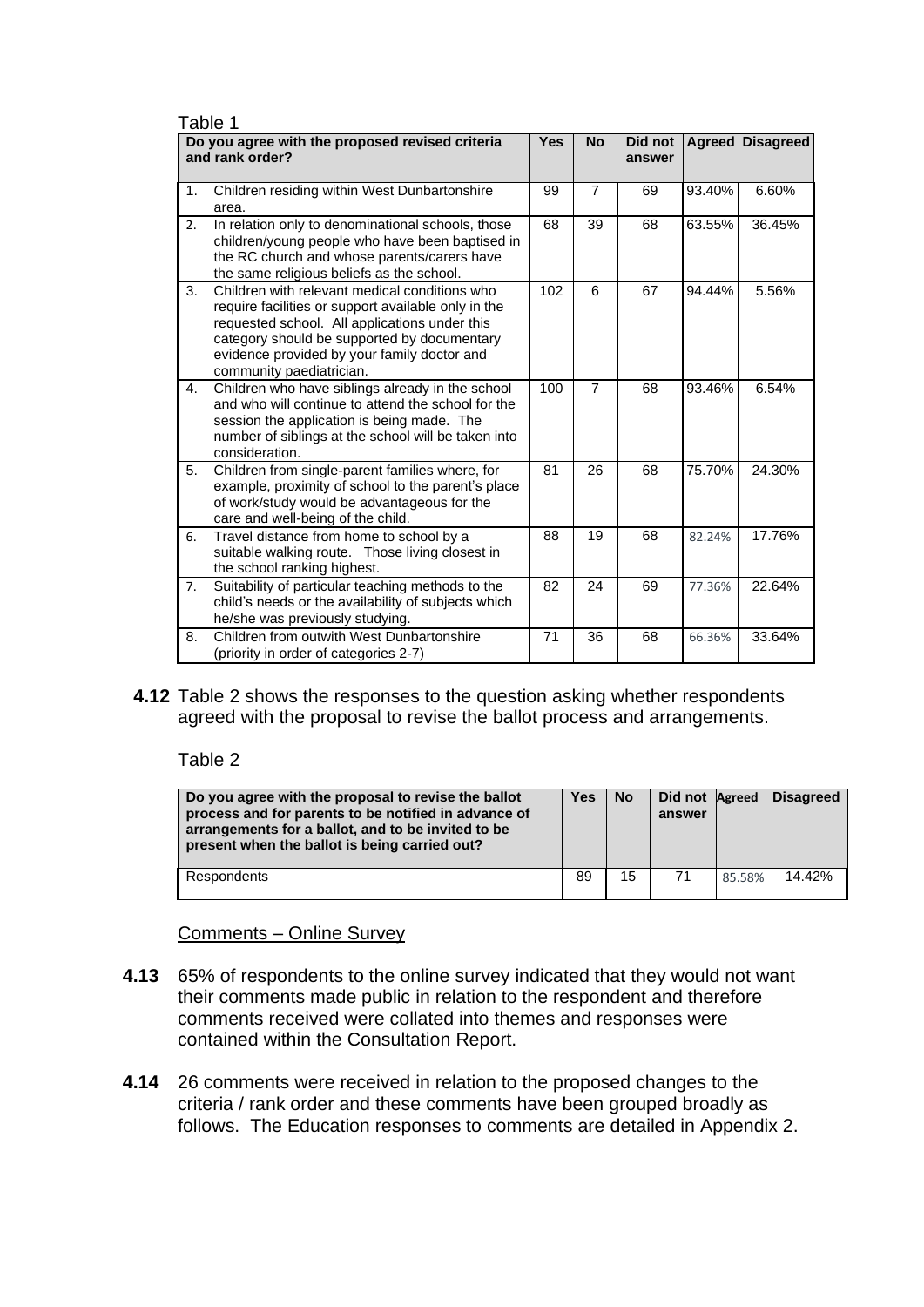- Children should attend their catchment school unless there was a reason they could not go to that school
- Against the use of the denominational criteria
- Did not agree with the method of calculating distance to school and travel methods
- Children with additional support needs should attend the most suitable school
- Siblings should be given a higher priority, or guaranteed a place
- Unclear on how to change rankings or what was being asked in relation to one of the questions
- Comments relating to ELCCs: in relation to priority being given to children who attend the ELCC in the school; and clarification on whether the criteria for siblings means that priority would be given for an ELCC if there were siblings in the attached school )
- Concern that individuals may find it difficult to understand and complete the survey
- Clarification on what happen when a family moves outwith the catchment area
- Specific question relating to individual circumstances and ballot process for places at ELCCs.
- Wrap around care.
- **4.15** 13 respondents provided additional comments on the proposal, and these comments were varied and have been grouped below, and the Education response to the comments is detailed within Appendix 3.
	- Schools are oversubscribed and need to be replaced
	- Consideration be given to childcare
	- Ensuring accuracy of address
	- Compliance with GDPR
	- Not in agreement with denominational criteria being used Parents should be able to put forward their case in person
	- Agreed that parents should attend ballot
	- Not in agreement that parents should attend ballot
	- Children outwith catchment area not considered in ballot
	- Non resident children being considered for schools
	- Early years ballot process

# Oral or Written Comments

**4.16** In addition, 2 submissions were received by email outwith the online survey and Appendix 4 provides details on the comments and the Education response.

# Education Scotland Report

**4.17** The full report from Education Scotland (Appendix 5) was published on their website and also published as part of the Consultation Report. Education Scotland was, overall, supportive of the proposal. Education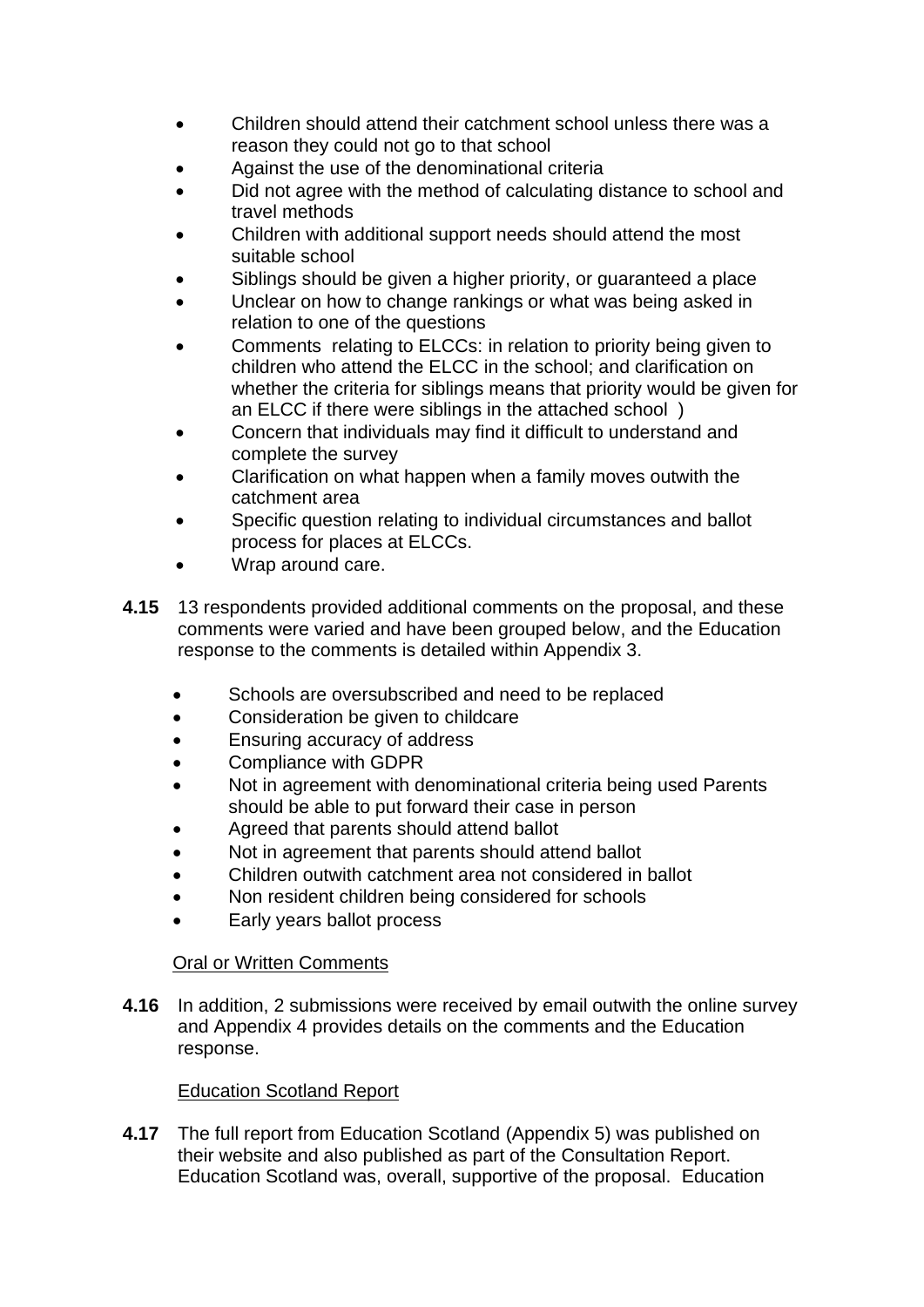Scotland raised issues that the Council should consider if the proposal is taken forward and these were addressed within the Consultation Report and are detailed in Appendix 6**.** HM Inspectors believe West Dunbartonshire Council's proposal is of educational benefit, and will offer clear criteria on the process of allocation school places.

### Consultation Report

**4.18** The Council is required to prepare and publish its final Consultation Report when the consultation exercise has been concluded. In preparing the report, the Council must consider the report from Education Scotland and other responses to the consultation. The consultation report must explain how the Council has reviewed the proposal, a summary of the points raised during the consultation and the Council's response to them. The Consultation Report was published for a 3 week period from Monday 14 June 2021 until Sunday 4 July 2021 allowing a full 3 week review of the document. No further comments on the proposal were received.

## Proposed Changes to current criteria

- **4.19** Having reviewed all the comments in detail, the notes from the public meeting and the report from Education Scotland, Education Services are proposing the following criteria for granting requests (in rank order of priority). Full guidance will be developed on each of the criteria to support parents should these criteria be agreed.
	- 1. Children residing within West Dunbartonshire
	- 2. In relation only to denominational schools, those children/young people who have been baptised in the Roman Catholic (RC) Church. All applications seeking to receive recognition under this category should be supported by documentary evidence (for example a baptismal certificate from the Roman Catholic Church or a supporting letter).
	- 3. Children who have a medical condition which requires the provision of facilities or support provided only within the school requested. All applications under this category should be supported by documentation evidencing the reasons for the request from a medical practitioner such as the family doctor or the community paediatrician. There is a separate process for placements for pupil with additional support needs and information on this process is available from our website.
	- 4. Children who have siblings at the school during the next academic year. The number of siblings at the school will be taken into consideration and multiple siblings will be given higher consideration.
	- 5. Children from single-parent families where, for example, proximity of school to the parent's place of work or study would be advantageous for the care and well-being of the child.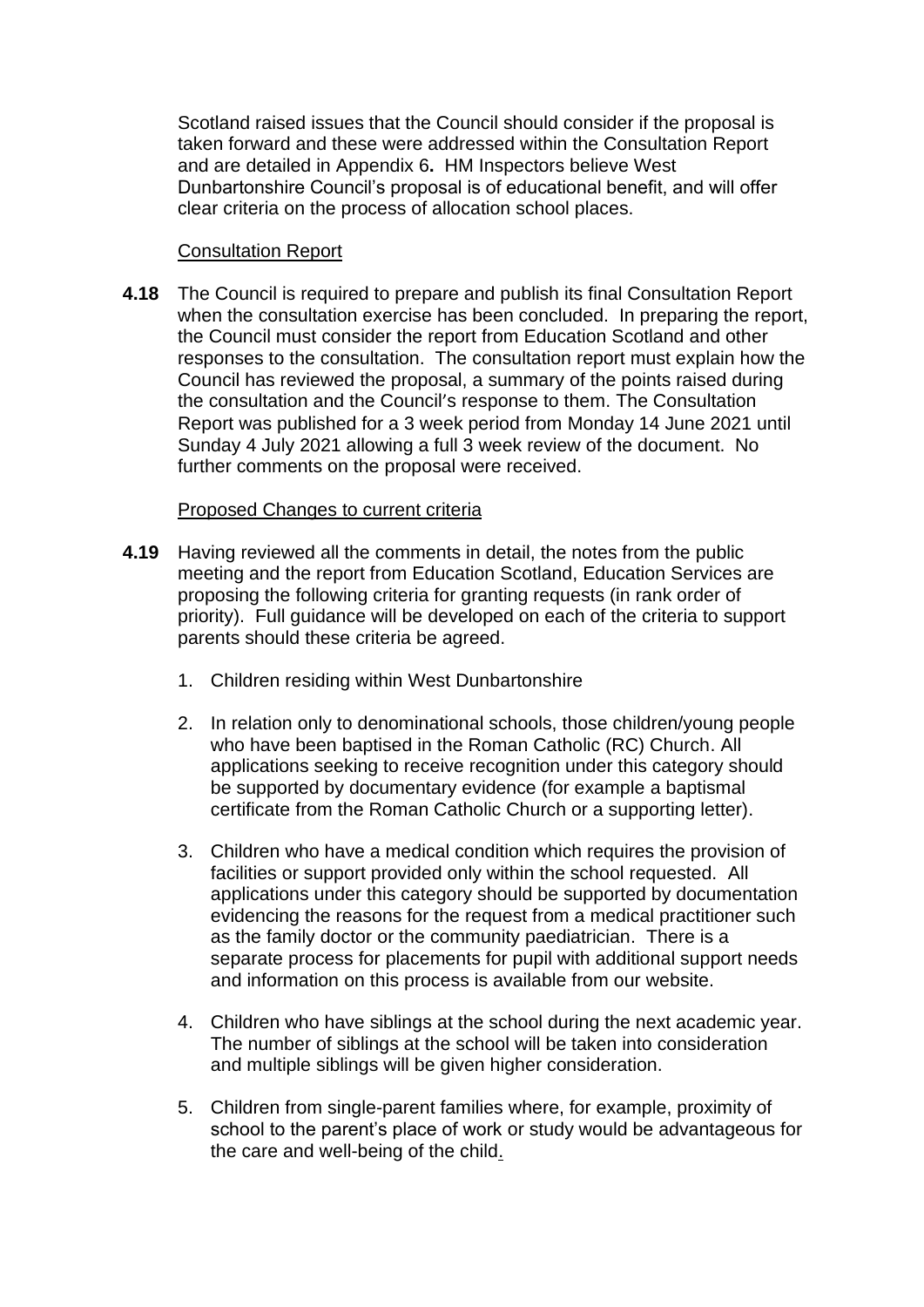- 6. Travel distance from home to school by a suitable walking route. Those living closest to the school ranking highest.
- 7. Suitability of particular teaching methods specific to the needs of the child, or the availability of subjects which the child was previously studying.
- 8. Children/young people from outside West Dunbartonshire (priority in order of categories 2-7) will be considered only after those resident within West Dunbartonshire have been considered.

The criteria will be applied in the order shown above. If, for any category, the number of requests exceeds the number of places available the next succeeding criteria will be used to prioritise those requests, and so on, until all priority criteria have been exhausted. If, after this process, two or more requests cannot be distinguished as having priority, then a ballot will be held to allocate the places available and parents will be made aware of the arrangements for the ballot.

#### Proposed Changes to Proof of Residency

**4.20** There were no objections to the proposal to clarify the documentation required to provide proof of residency when pupils move into the catchment area, and Education is of the view that clarity would be beneficial and therefore proposes to revise the wording within the current policy as follows:

"If you move house during term time you can register your child at their new catchment school at any time. Contact the school direct for information on registration. You need to provide proof that you now live in the area, as places cannot be allocated until we have proof that the child is resident within the property. You must provide the child's birth certificate and at least 2 proofs of residence which must include:

- council tax notice for the property, or proof that you have registered for council tax at that property, and
- mortgage statement for address or solicitor's letter confirming missives have been concluded, or a rent book for rented property, or a tenancy agreement.

You must provide original documents and not copies and supporting evidence will be checked for accuracy."

#### Proposed Clarification of Ballot Process

**4.21** A significant number of respondents agreed with the proposed change to the ballot process which would enable parents to be notified of the ballot and invited to attend, and it is proposed to amend the current policy to reflect the revised process.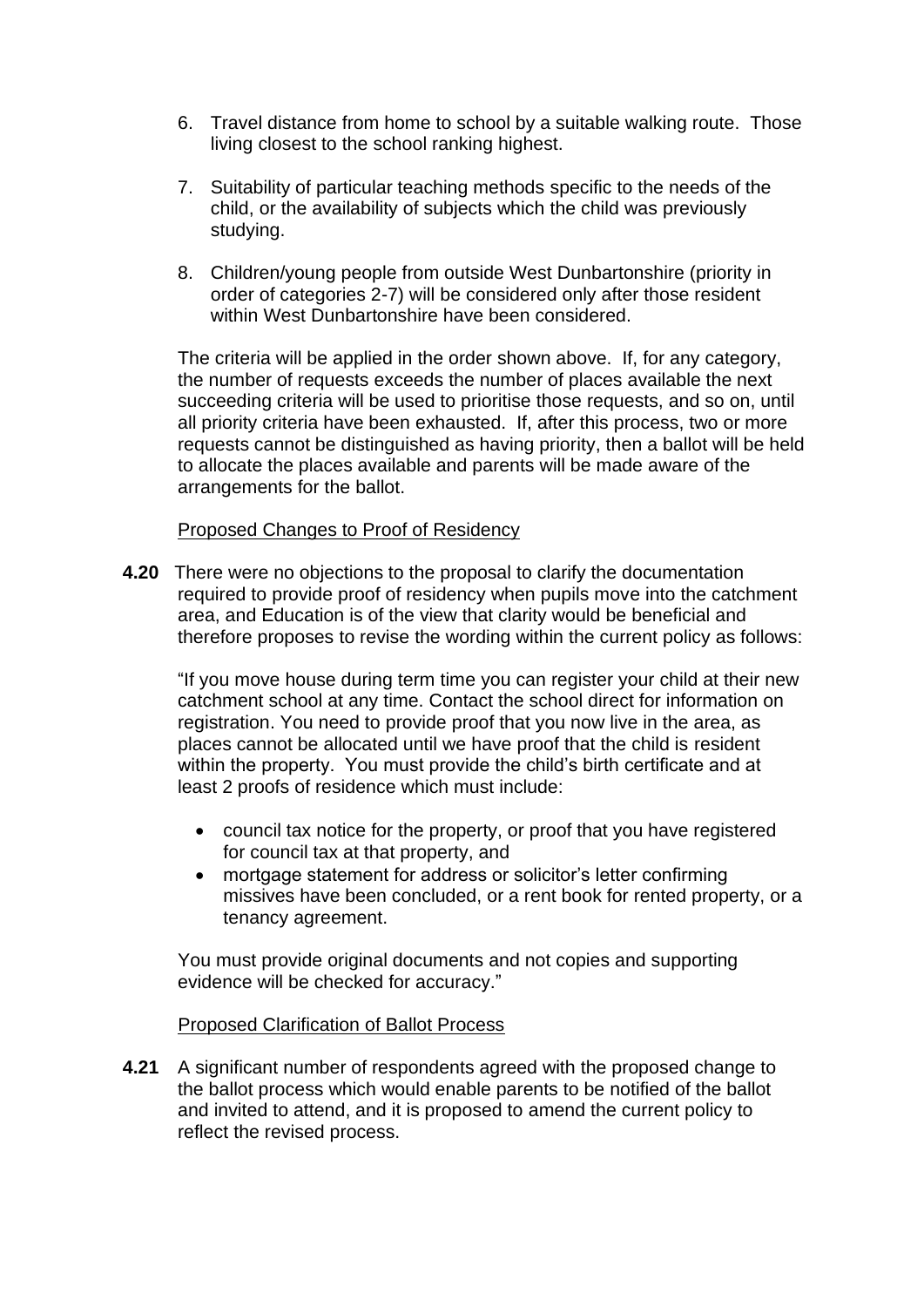### Date of Implementation

**4.22** The above criteria will take effect for entry to school in August 2022.

## **5. People Implications**

**5.1** There will be no implications for any teaching or support staff in any schools as a result of the limited variation to the Admissions and Placing Requests policy.

## **6. Financial and Procurement Implications**

**6.1** There are no financial or procurement implications associated with this report.

### **7. Risk Analysis**

**7.1** There are no risks in adopting the recommendations contained in this paper and HM Inspectors believe the proposal is of educational benefit.

## **8. Equalities Impact Assessment (EIA)**

**8.1** The policy complies with the requirement that all children have the right to education. Where applications exceed the number of school places, authorities have to use a fair process to make practical, objective decisions and ensure that applications are considered on their merits before a final decision is made. There is potentially some differential impact in terms of religion in some very limited potential sets of circumstances that might arise, but this is in pursuit of a legitimate aim, is proportionate and is within the law. The Equalities Impact Assessment identified positive impacts in terms of disability and for women - Appendix 7.

### **9. Consultation**

**9.1** Consultation on the proposed changes was undertaken in accordance with the Schools (Consultation) (Scotland) Act 2010.

### **10. Strategic Assessment**

**10.1** The proposed changes to the policy were fully consulted upon and support the Council's strategic priorities of meaningful community engagement and open, accountable and accessible local government.

Laura Mason Chief Education Officer 23 August 2021